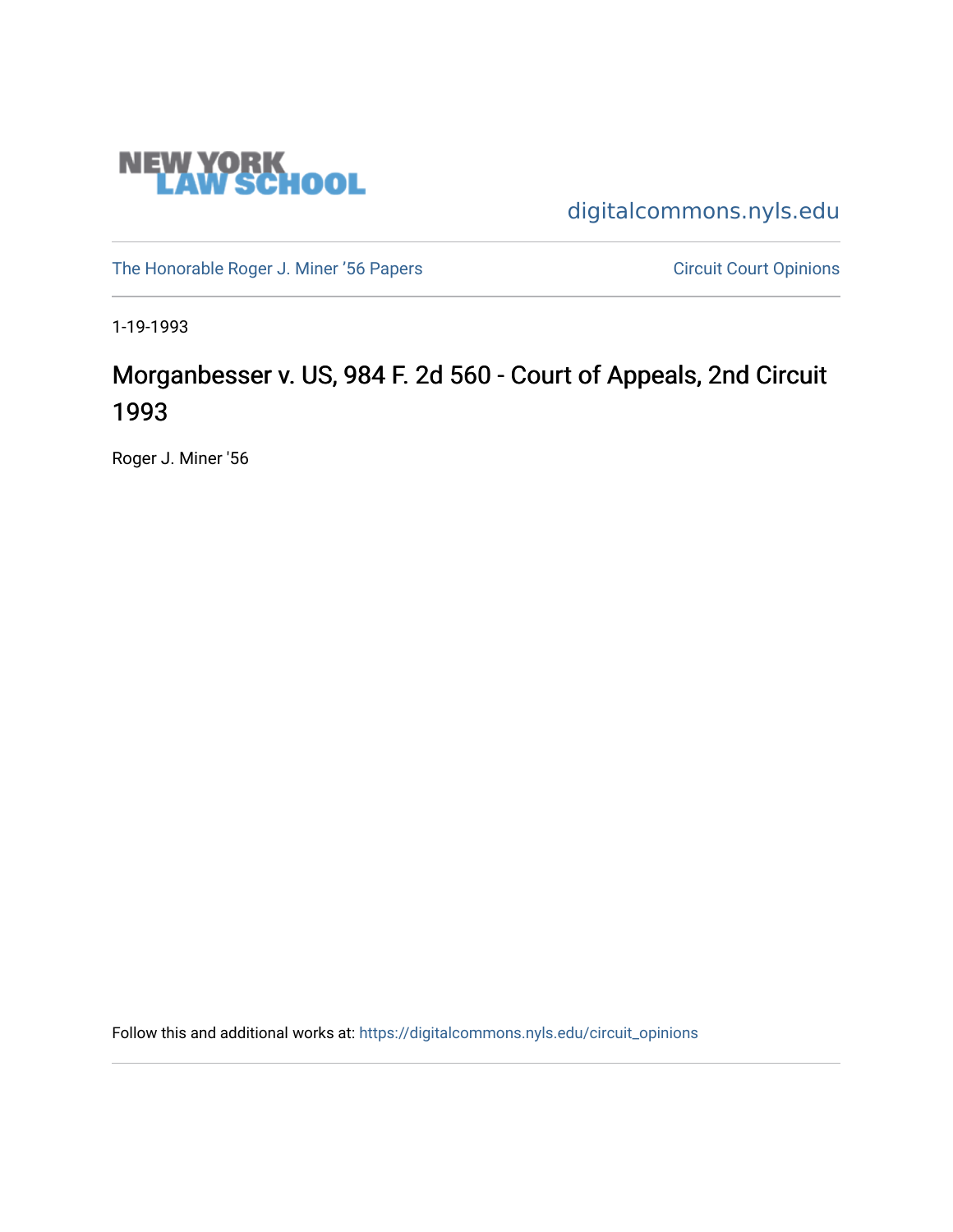#### 984 F.2d 560 (1993)

# Marvin B. MORGANBESSER, Douglas Bleiler, Wayne Gyenizs, James N. McParland and International Union of Operating Engineers Local Union No. 478, A-C-D-E Pension Plan, Appellees,

 $\mathbf{v}$ 

### **UNITED STATES of America, Appellant.**

Nos. 230, 353, Dockets 92-6110, 92-6118.

#### United States Court of Appeals, Second Circuit.

Argued November 25, 1992. Decided January 19, 1993.

561 \*561 K. Peter Schmidt, Washington, DC (Philip W. Horton, Vivian L. Hobbs, and Arnold & Porter, Washington, DC; Lawrence H. Lissitzyn, and Reid & Reige, Hartford, CT, on the brief), for appellees.

Robert W. Metzler, Atty., Tax Div., Dept. of Justice, Washington, DC (James A. Bruton, Acting Asst. Atty. Gen., Gary R. Allen and Kenneth L. Greene, Attys., Tax Div., Dept. of Justice, and Albert S. Dabrowski, U.S. Atty., New Haven, CT, on the brief), for appellant.

Before: TIMBERS, MINER, and McLAUGHLIN, Circuit Judges.

TIMBERS, Circuit Judge:

Appellant, the United States, appeals from a summary judgment entered in the District of Connecticut, Peter C. Dorsey, District Judge, finding appellees exempt from taxation because their pension plan qualifies as a labor organization under Internal Revenue Code (Code) § 501(c)(5).

Appellant asserts that the type of trust here involved can neither be considered a labor organization for the purposes of § 501(c)(5), nor eligible for the exemption for trusts which meet the requirements of the Employee Retirement Income Security Act of 1974 (ERISA). Appellees cross-appeal from the court's order striking affidavits they submitted to support their claim that the Internal Revenue Service (IRS) abused its discretion in not applying the ERISA exemption to their plan.

We reject appellant's assertion that the plan is not a labor organization for the purposes of § 501(c)(5). Accordingly, we find it unnecessary to reach the issue of whether the ERISA exemption applies, or the issue on the cross-appeal of whether the affidavits were admissible.

## L

We summarize only those facts and prior proceedings believed necessary to an understanding of the issues raised on appeal.

The International Union of Operating Engineers Local Union 478, A-C-D-E Pension Plan (trust) was established in 1958 as a result of a collective bargaining agreement between Local Union 478, A-C-D-E, I.O.U.E. (union), and a number of construction firms. The board of trustees which administers the trust is comprised equally of employer and employee representatives. It is a benefit pension plan, funded solely \*562 by employers. It covers approximately 4,000 construction workers.

562

Before ERISA was enacted, the trust was granted an exemption by the IRS as a qualified pension plan. When ERISA was enacted in 1974, it imposed more stringent rules on the trusts which sought exemption from tax. The trust adopted a number of amendments between 1976 and 1984. It did not request a letter from the IRS regarding its tax exempt status until 1984. The IRS determined that the trust did not satisfy six ERISA requirements, and therefore was not exempt for fiscal years 1983, 1984, or 1985. The IRS did determine that, if the trust retroactively adopted these amendments, it could become exempt for fiscal years 1984 and 1985 only.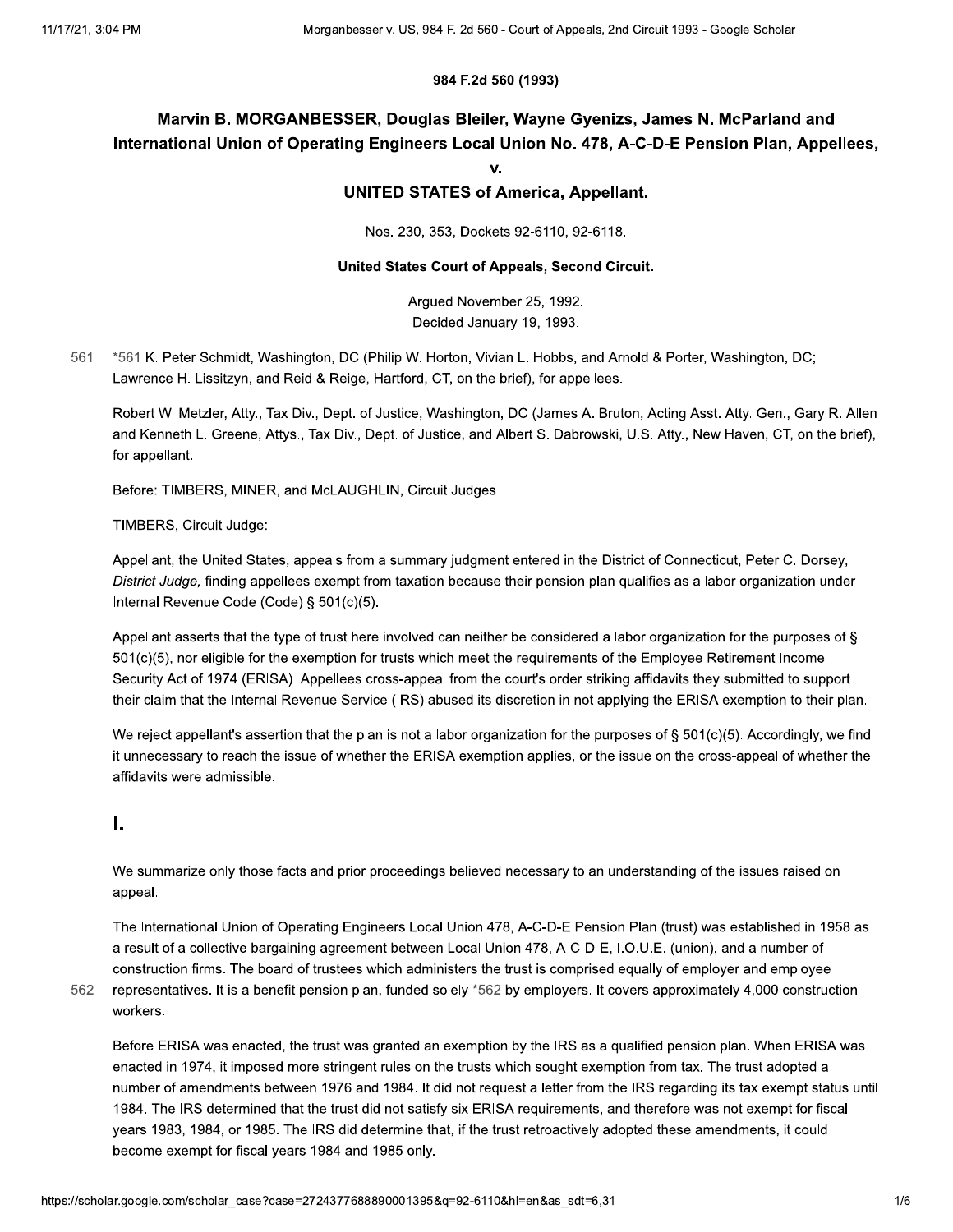The trust adopted these amendments, but the IRS determined that the trust still was liable for \$3,131,409.44 in taxes and interest for 1983. The trust paid the 1983 taxes and filed an administrative claim for a refund of this amount. The IRS disallowed this claim. The trust accordingly commenced the instant action to recover the refund.

Since the facts were not in dispute, both parties moved for summary judgment in the district court. The trust asserted that it did meet all the requirements for tax exempt status under ERISA before adopting the amendments. Alternatively, the trust asserted that, even if the trust was not exempt before, the IRS abused its discretion by refusing to grant the trust retroactive relief for fiscal year 1983. Finally, the trust asserted that, even if it was not a qualified plan for an ERISA exemption, it was exempt as a "labor organization" pursuant to Code § 501(c)(5). Appellant challenged all of these claims.

The court granted the trust summary judgment, finding the trust exempt as a labor organization under  $\S$  501(c)(5). In making this determination, the court found it unnecessary to address the issue of the ERISA exemption or the abuse of discretion allegation.

Appellant appeals from the summary judgment in favor of the trust, claiming that the trust is not a labor organization under § 501(c)(5). The trust cross-appealed from the order striking the affidavits it submitted in support of its claim that the IRS abused its discretion in not applying the amendments retroactively.

## Ш.

Section 501(c)(5) of the Code exempts labor organizations from taxation. The Code provides no definition of what constitutes a "labor organization." Nor is there any significant case law in point. The regulation promulgated under this section of the Code is only a bit more expansive, stating that a labor organization can have no net earnings benefitting any member and its object must be to better the working conditions of those engaged in labor. Treas.Reg. § 1.501(c)(5)-1(a) (1960). There is no clear test to determine what in fact is a labor organization. In one of the only cases in which the term has been interpreted — a case both old and of doubtful authority — the court held that it "bespeaks a liberal construction ... [including] groups which are ordinarily organized to protect and promote the interests of labor." Portland Coop. Labor Temple Ass'n v. Commissioner, 39 B.T.A. 450, 455 (1939).

Appellant, in attempting to support its assertion that a labor organization cannot be an entity when it is only a pension fund, cites a treatise which states that, "[A] tax-exempt organization must have authority to represent or speak for its members in matters relating to their employment, such as wages, hours of labor, conditions, or economic benefits." Bruce R. Hopkins, The Law of Tax-Exempt Organizations 617 (6th ed. 1992). This definition, however, does not necessarily preclude a pension fund from an exemption. The trust does confer the economic benefits of a pension fund for employees. Furthermore, half of the board of the trust are employees, providing significant union representation.

563

Appellant concedes that a labor organization is not limited to a labor union, but asserts that revenue rulings indicate that they "must either actively further the goals of representing workers, bettering \*563 their working conditions ... or, at a minimum, be controlled by an organization (such as a labor union) carrying on such activities." Since the trust is a jointly administered, employer-funded plan, appellant concludes that it is not sufficiently similar to a union to make it a labor organization.

Appellant's assertion ignores the fact that half of the members of the trust's board are employees, and the union jointly established the trust and jointly administers the plan. This nexus between the trust and the union is crucial in showing that the trust is a labor organization.

Although there is no official definition, the IRS has not been silent about its criteria as to what constitutes a labor organization. It has spoken through a series of General Counsel Memoranda (GCM) and Revenue Rulings. One relevant GCM states that:

"[W]e have always considered it significant that the organization was in some way connected with more traditional types of labor organizations.... [W]e think one of the most reliable indicators of a `labor organization' is that it is ... formed as a result of ... representation [of a union], or is connected with or supplements or supports in some way organizations which do perform that role."

GCM 37942 (April 27, 1979) (citations omitted).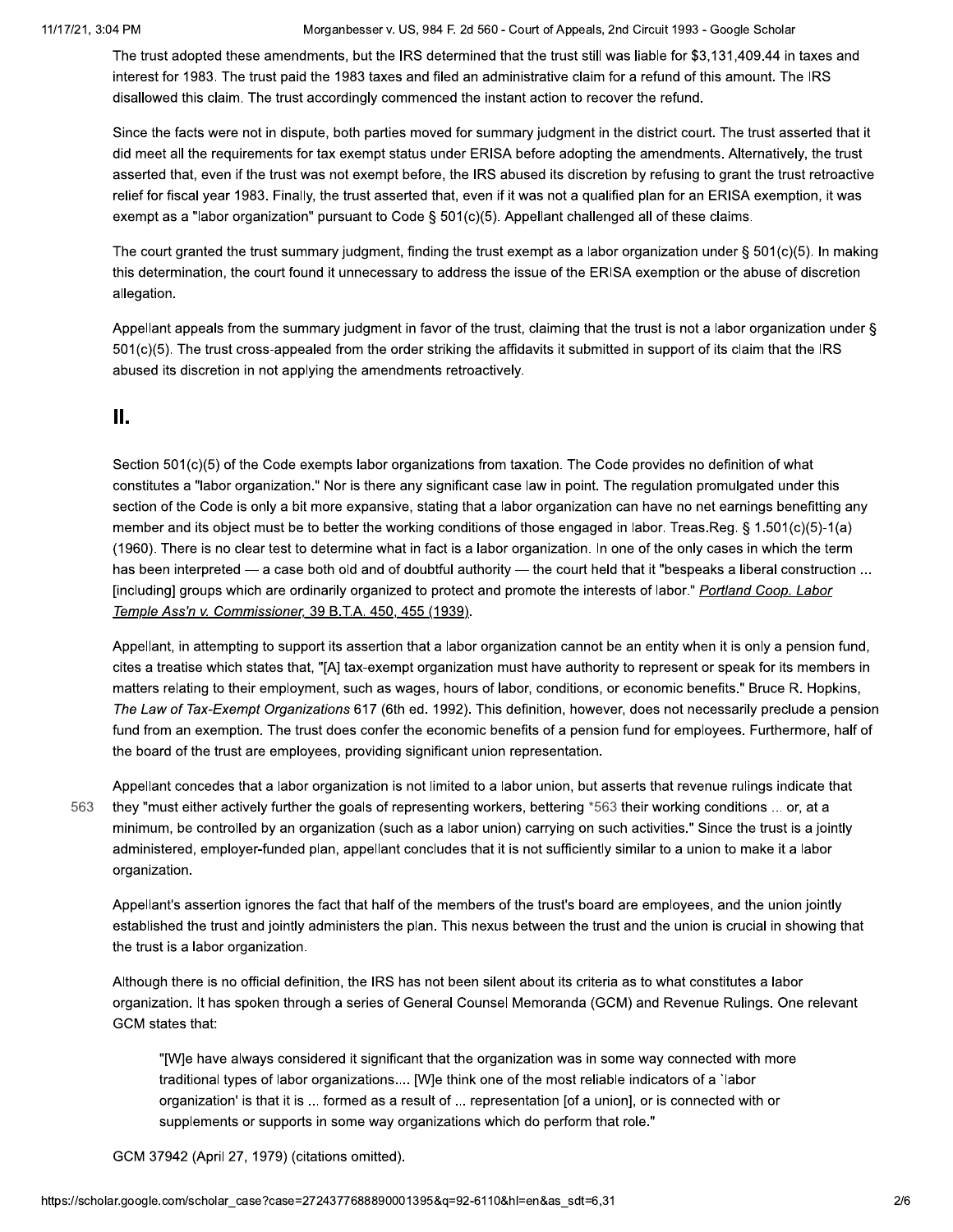The trust was formed as a result of a collective bargaining agreement negotiated by the union to supplement the function of the union in providing employees' pension benefits. The IRS's own interpretation therefore suggests that the trust can be classified as a labor organization.

Appellant asserts that the trust cannot rely on GCMs because they have no precedential value. Disabled American Veterans v. Commissioner, 942 F.2d 309, 315 n. 5 (6 Cir.1991). While this may be true, GCMs are helpful in interpreting the Tax Code when "faced with an almost total absence of case law." Herrmann v. E.W. Wylie Corp., 766 F.Supp. 800, 802-03 (D.N.D.1991). In Herrmann, the court would not rely on the GCM to interpret the plan involved because the GCM was fact specific to the plan for which it was written. The court, however, did rely on its interpretation of the Code section involved because it assumed the IRS would insist upon a uniform interpretation of the section. Here, where there is no case law in point, it is arguably permissible to use GCMs to *instruct* the court on how the IRS itself interprets § 501(c)(5), since they constitute the only real quidance as to what the IRS considers a labor organization for the purposes of a § 501(c)(5) exemption.

Appellant argues that a pension plan cannot by definition be a labor organization. It claims that, because the Code does not define the term labor organization and because there is so little case law on this matter, one must apply the "commonly understood" definition of this term. Appellant then goes on to cite Black's Law Dictionary at 874-75 (6th ed. 1990) and Webster's Third New International Dictionary at 1260 (1986) for the common definition of this term. In making this assertion, appellant ignores the fact that the IRS itself has expanded on the definition set forth in the Code.

In its brief before us, appellant, without citing any relevant authority, states that "[T]he term `labor organization' does not include an entity that is a pension plan...." This is directly contrary to the IRS's pronouncement in GCM 35862 (June 20, 1974) which stated that a pension plan is an integral part of a union's activities and an appropriate labor organization undertaking. Although the pension plan here involved was employer-funded and the plan referred to in the GCM was unionfunded, the IRS's statement shows that the activities of the trust are appropriate for a labor organization.

564

Furthermore, the fact the trust is employer-funded is not fatal. GCM 37942 stated that "many of today's labor organizations are very heavily funded by employers, particularly as concerns their beneficiary associations." GCM 37942 at n. 10 (April 27, 1979). This GCM cites another GCM which stands for the proposition that \*564 exempt organizations can be entirely funded by employers. GCM 37726 (October 20, 1978). GCM 37942 sets forth no reason why outside funding would be inappropriate, unless the funding was to be by persons whose interests are not likely to be connected with the purposes of the labor organization. This is not so in the instant case. The employers here have a strong interest in funding the trust which was created in a collective bargaining agreement with the union. That provided the requisite connection.

In view of the dearth of case law in this area, the only real guidance for what qualifies as a labor organization is found in the GCMs issued by the IRS. While we are not giving precedential value to the GCMs, in this case of first impression it becomes necessary to rely on them for interpretive guidance. If the IRS finds that the term labor organization is too broad, then, through future GCMs or regulations, it should restrict the definition, but it should not do so retroactively.

Appellant also asserts that the trust cannot be a labor organization because it is jointly administered by employers and employees. There are revenue rulings, however, which have allowed entities which carry out the function of a labor organization to be jointly administered by employers and employees and still qualify as a labor organization for the purposes of a § 501(c)(5) exemption. Revenue Ruling 59-6, 1959-1 C.B. 121; Revenue Ruling 75-473, 1975-2 C.B. 213.

These factors support the view that the trust in fact is a labor organization, qualifying for a  $\S 501(c)(5)$  exemption. We wish to address one concern raised by appellant about exempting the trust from taxation. It may be problematic to allow a pension plan, such as the trust, to avoid ERISA requirements and still claim an exemption as a labor organization. This could cause other plans to execute an end run around ERISA. This "floodgates" argument, however, does not mitigate the fact that the IRS's prior pronouncements support the view that the trust is a labor organization; and if the GCMs are to be given any consideration, it would be unjust to apply retroactively standards which contradict prior IRS pronouncements.

Appellant's assertion that allowing the trust to be exempt under § 501(c)(5) would undermine the legislative intent of ERISA strikes us as a weak one. Appellant says that the legislative history of ERISA illustrates that the tax exemption was enacted to assure proper protection for employee benefits. While this may be true, it does not automatically follow that a pension plan which does not qualify for an ERISA exemption is precluded from all exemptions. A plan can qualify for more than one exemption. Treas.Reg. § 1.501(c)(4)-1(a)(2)(i) (1960). Indeed, an ERISA exemption is more advantageous than a § 501(c) (5) exemption. It therefore is unlikely that plans will be encouraged to circumvent the ERISA requirements.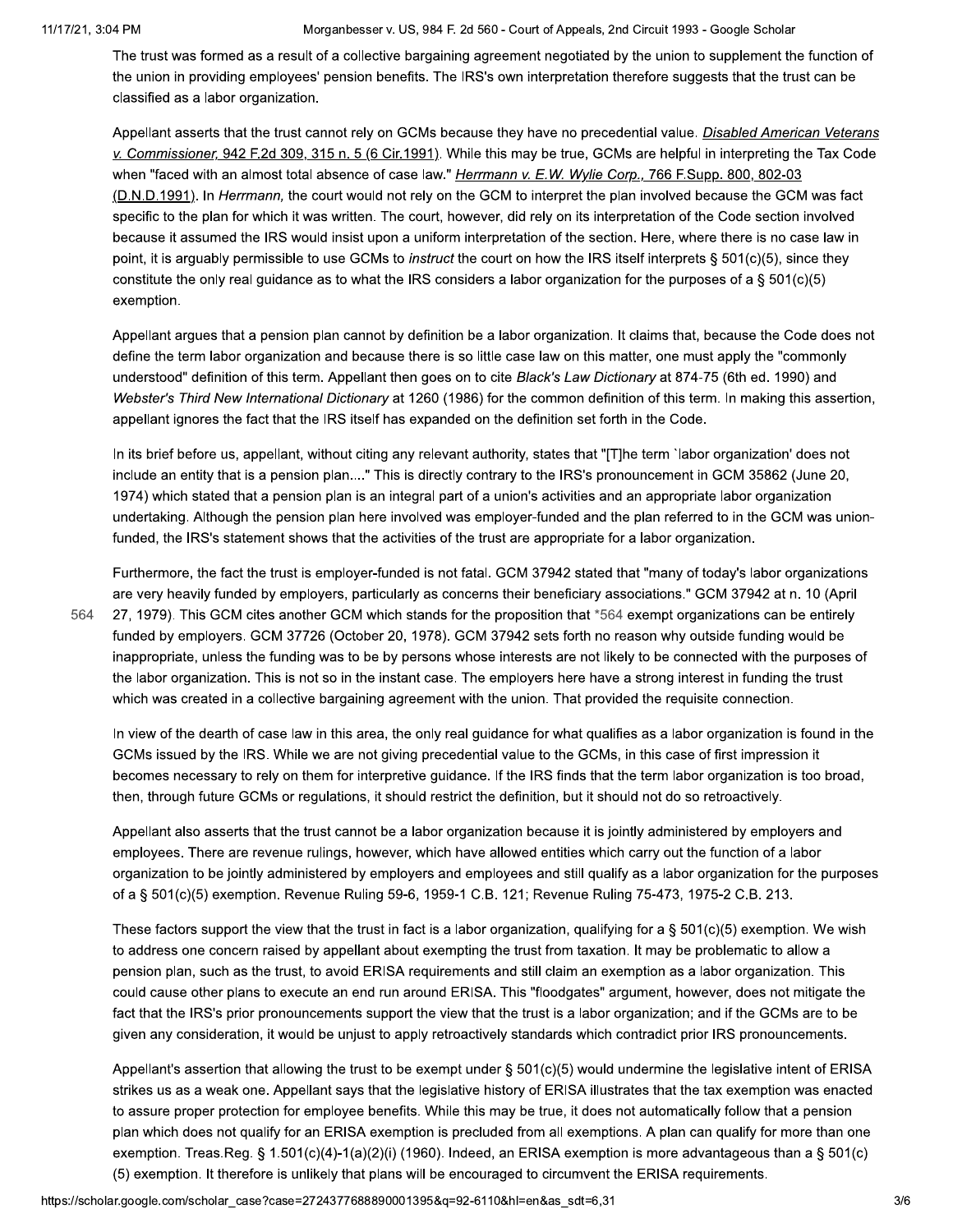Appellant further asserts that the court erred in placing the burden of proof on appellant to show that the trust was not a labor organization instead of requiring the Trust to prove that it was a labor organization. The trust, however, did sustain its burden in proving that it was a labor organization as a matter of law. Summary judgment accordingly was properly granted. Appellant, in opposing the motion, had the burden of proving that there was a genuine issue for trial. Fed.R.Civ.P. 56(e).

Since we hold that the trust is exempt as a labor organization, we find it unnecessary to reach the issue of whether the court improperly struck the affidavits in support of the trust's claim that the IRS abused its discretion in not retroactively applying the amendments to enable the trust to qualify for an ERISA exemption.

## Ш.

#### To summarize:

We hold that the court properly held that the trust meets the requirements of a labor organization and qualifies for an exemption under § 501(c)(5) of the Code. Accordingly, it is not necessary to reach the issue raised on the cross-appeal of whether the court improperly struck the affidavits in \*565 support of the trust's claim that the IRS abused its discretion in not applying the amendments retroactively.

Affirmed.

565

MINER, Circuit Judge, dissenting:

Because I am of the opinion that the Pension Plan has not carried its burden of proving that it is an exempt labor organization within the meaning of I.R.C. § 501(c)(5), see United States v. Wells Fargo Bank, 485 U.S. 351, 354, 108 S.Ct. 1179, 1181, 99 L.Ed.2d 368 (1988) ("exemptions from taxation are not to be implied; they must be unambiguously proved"); United States v. Stewart, 311 U.S. 60, 71, 61 S.Ct. 102, 109, 85 L.Ed. 40 (1940), I respectfully dissent.

My colleagues rely heavily on two General Counsel Memoranda ("GCMs") to support their analysis. The principal memorandum to which they refer, Gen. Couns.Mem. 37,942 (Apr. 27, 1979) (available on WESTLAW, FTX-GCM database), 1978 IRS GCM LEXIS 180, at \*22-23, included the following language:

[W]e think [that] one of the most reliable indicators of a "labor organization" is that it is performing the traditional representational role of organized labor, or is formed as a result of such representation, or is connected with or supplements or supports in some way organizations which do perform that role. Each of the organizations which has been exempted previously under Section  $501(c)(5)$  met this test.

It is noteworthy that the question giving rise to this memorandum was whether an organization funded by donations and income from fundraising events was exempt where its sole purpose was to accumulate and manage a retirement fund for certain municipal employees. Id. at \*1. The question was answered in the negative, because the General Counsel "d[id] not believe an organization providing only monetary benefits, and performing no other labor activities, and which lacks the connection described above, qualifies under section 501(c)(5)." Id. at \*23. It was not the source of the funding, but the lack of connection to a traditional labor organization that caused the disqualification.

Another GCM, Gen.Couns.Mem. 35,862 (June 20, 1974 & Supp. June 29, 1978), 1974 IRS GCM LEXIS 498, was cited in GCM 37,942 and is referred to in the majority opinion. See maj. op. at 563-64. In its original version, GCM 35,862 set forth the General Counsel's opinion that a pension plan established and funded by a labor union and administered entirely by union representatives would qualify as a labor organization. As to that pension plan, the General Counsel opined that:

a subsidiary of an exempt labor organization, though not itself technically qualified for exemption as a labor organization, may be granted exemption if it is operated as an integral part of the exempt activities of the parent labor organization and furthers the parent's exempt purposes.

Id. at \*12. The supplement to that GCM provided the opinion that it was not necessary for the labor organization's activities to be an integral part of the union activities and that it was sufficient "that the organization be engaged in activities appropriate to an exempt labor union for it to qualify for exemption under Section 501(c)(5)." A revenue ruling proposed to reflect the views set forth in the supplement never was adopted.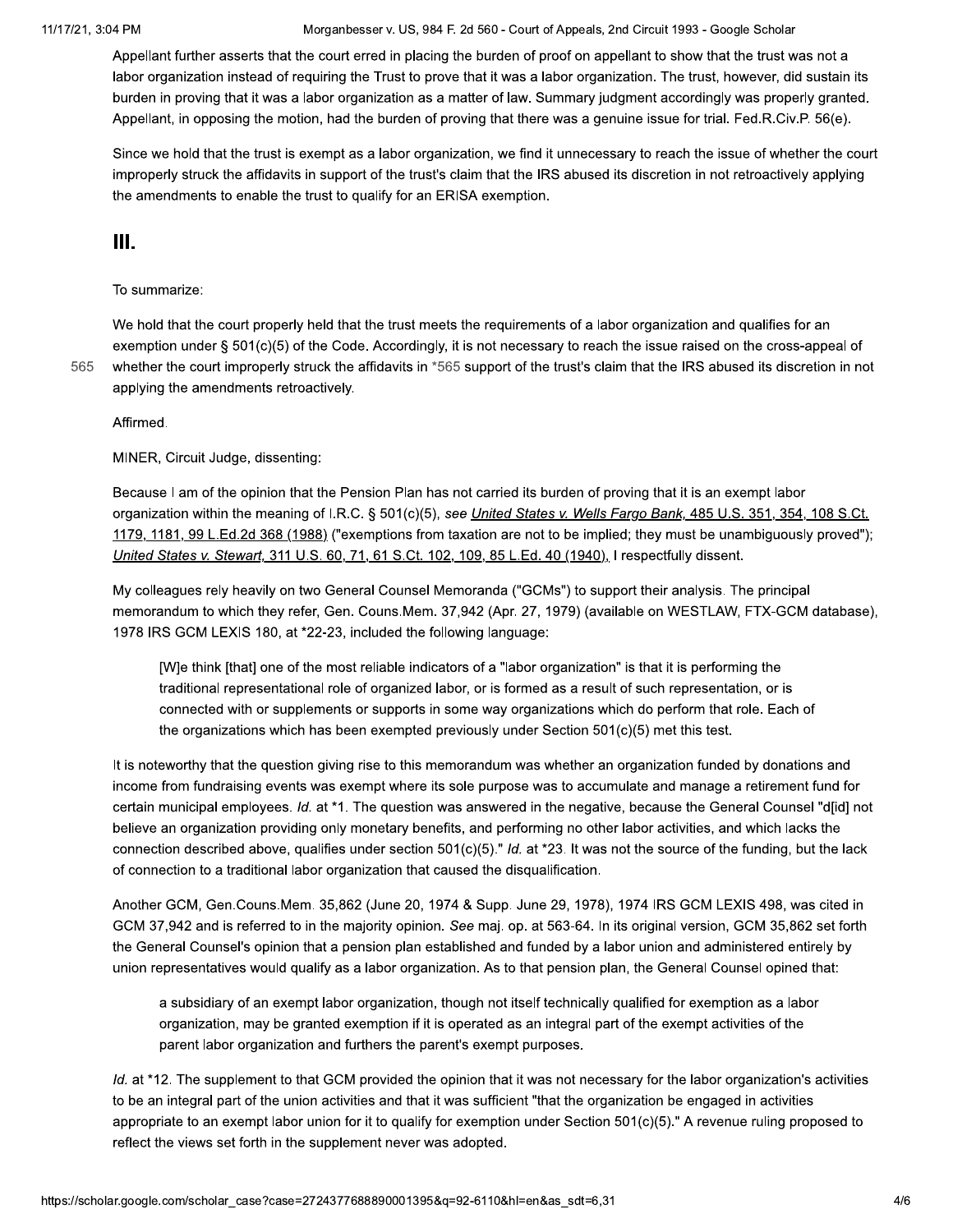566

The question raised in the supplement and in the proposed revenue ruling ultimately was resolved in the later-issued GCM 37,942:

Although in the supplement to G.C.M. 35862, supra, we stated that it was not advisable to require that a labor organization's activities be "an integral part of the activities of a labor union," we did not intend to suggest by that statement that no connection of any kind with more traditional labor organizations was required.

Gen.Couns.Mem. 37,942, 1978 IRS GCM LEXIS 180, at \*22. Aside from their lack of precedential value, see Hernandez v. Commissioner, 490 U.S. 680, 703 n. 13, 109 S.Ct. 2136, 2151 n. 13, 104 L.Ed.2d 766 (1989); Disabled Am. Veterans v. Commissioner, \*566 942 F.2d 309, 315 n. 5 (6th Cir. 1991), the foregoing GCMs do not support an exemption for the pension plan in this case under § 501(c)(5). The memoranda require that there be some connection with a more traditional labor organization. There can be no such connection where, as here, a pension plan is funded totally by employers, is not controlled by a labor union but by an independent board of trustees composed of an equal number of employer and union representatives and does not support or supplement the union in any way. The fact that Local 478 negotiated for the establishment of the Plan does not provide the necessary connection. The Pension Plan is a wholly separate entity, and its activities are not a part of the activities of Local 478.

My colleagues refer to revenue rulings "which have allowed entities which carry out the function of a labor organization to be jointly administered by employers and employees and still qualify as a labor organization for the purposes of a  $\S 501(c)(5)$ exemption." Maj. op. at 564. In Rev.Rul. 75-473, 1975-2 C.B. 213, an organization jointly controlled and funded by the union and the employers was formed to allocate work assignments among union members. The organization was ruled exempt because it carried on appropriate union activities "as a part of the proper activities of the parent organization, so that it is not merely an independent undertaking." Id. The Pension Plan in the case before us is not operated as part of the proper activities of Local 478, and is indeed an "independent undertaking." Other revenue rulings support the granting of the labor organization exemption only where the necessary connection with the traditional labor entity is demonstrated. See, e.g., Rev.Rul. 77-46, 1977-1 C.B. 147 (savings plan established pursuant to collective bargaining agreement and administered by equal number of employer and employee representatives does not qualify); Rev.Rul. 77-5, 1977-1 C.B. 146 (exemption granted to trust funded and administered by employers to compensate steward under union's direct control); Rev.Rul. 59-6, 1959-1 C.B. 121, 123 (an entity that has "equal representation of employers and employees ... is not within the usual meaning of a 'labor organization'").

It seems to me that the entire congressional scheme must be examined to determine whether the pension plan here falls within the undefined "labor organization" exemption of  $\S 501(c)(5)$ . That scheme calls for employer-provided pension plans to be exempt from tax only if they meet the stringent requirements of ERISA. If an entity established to pay retirement benefits could obtain an exemption as a labor organization under § 501(c)(5) rather than under § 401, there would be little reason to comply with the more stringent requirements, and the congressional scheme would be undermined. Cf. Canton Police Benevolent Ass'n of Canton, Ohio v. United States, 844 F.2d 1231, 1236 (6th Cir.1988).

When ERISA was enacted in 1974, relevant portions of the Internal Revenue Code were integrated with other statutory provisions affecting pension plans administered by the Department of Labor as part of a single comprehensive scheme. Because pension benefits promised to employees were not being adequately protected, see 29 U.S.C. § 1001(a) (1988), ERISA was seen as a comprehensive remedial statute designed to protect those benefits. See Connolly v. Pension Benefit Guar. Corp., 475 U.S. 211, 214, 106 S.Ct. 1018, 1020, 89 L.Ed.2d 166 (1986). Congress considered it necessary that the new ERISA requirements be complied with before tax exemptions would be allowed. See S.Rep. No. 383, 93d Cong.2d Sess. 33 (1974), reprinted in 1974 U.S.C.C.A.N. 4890, 4918; H.R.Rep. No. 807, 93d Cong.2d Sess. 31 (1974), reprinted in 1974 U.S.C.C.A.N. 4639, 4670, 4697. The "labor organization" exemption already was in place when ERISA was enacted, but there is no indication that it was to serve as an alternative to the ERISA-provided exemption. Congress clearly intended that employer-funded pension plans meet the requirements of ERISA in order to gain tax exemptions. We should be "reluctant to tamper with an enforcement scheme crafted with such evident care as the one in ERISA." Massachusetts Mut. Life Ins. Co. v. Russell, 473 U.S. 134, 147, 105 S.Ct. 3085, 3093, 87 L.Ed.2d 96 (1985).

\*567 My colleagues say that "[i]t ... is unlikely that plans will be encouraged to circumvent the ERISA requirements" by 567 claiming the labor organization exemption because "an ERISA exemption is more advantageous than a § 501(c)(5) exemption." Maj. op. at 564. While it is true that where a plan fails to qualify for an ERISA exemption, an employer may not immediately deduct its contributions and employees must immediately report contributions made on their behalf as income,